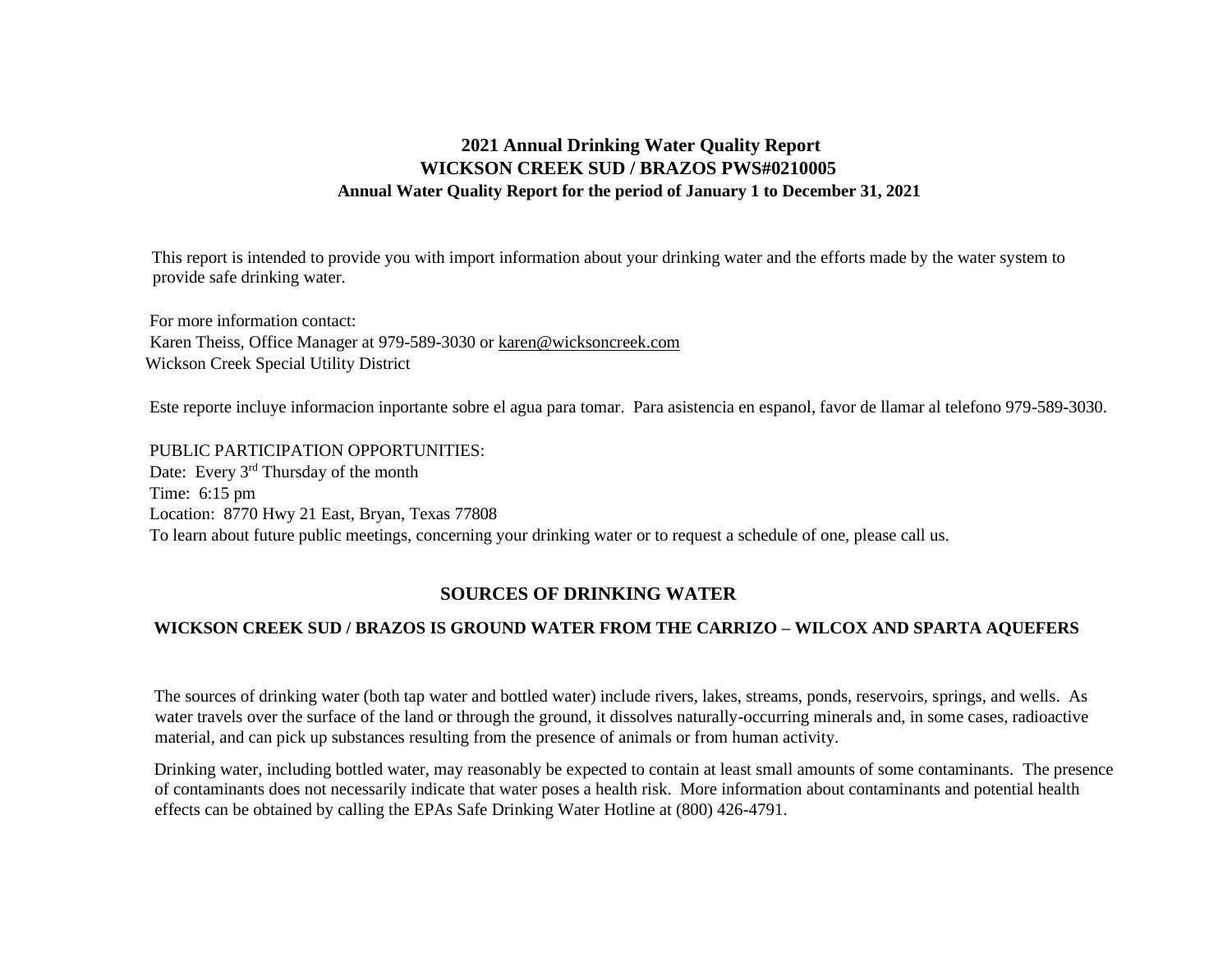Contaminants that may be present in source water include:

- Microbial contaminants, such as viruses and bacteria, which may come from sewage treatment plants, septic systems, agricultural livestock operations, and wildlife.
- Inorganic contaminants, such as salts and metals, which can be naturally-occurring or result from urban storm water runoff, industrial or domestic wastewater discharges, oil and gas production, mining, or farming.
- Pesticides and herbicides, which may come from a variety of sources such as agriculture, urban storm water runoff, and residential uses.
- Organic chemical contaminants, including synthetic and volatile organic chemicals, which are by-products of industrial processes and petroleum production, and can also come from gas stations, urban storm water runoff, and septic system
- Radioactive contaminants, which can be naturally-occurring or be the result of oil and gas production and mining activities.

In order to ensure that tap water is safe to drink, EPA prescribes regulations which limit the amount of certain contaminants in water provided by public water systems. FDA regulations establish limits for contaminants in bottled water which must provide the same protection for public health.

Contaminants may be found in drinking water that may cause taste, color, or odor problems. These types of problems are not necessarily causes for health concerns. For more information on taste, odor, or color of drinking water, please contact the system's business office.

You may be more vulnerable than the general population to certain microbial contaminants, such as Cryptosporidium, in drinking water. Infants, some elderly, or immunocompromised persons such as those undergoing chemotherapy for cancer; persons who have undergone organ transplants; those who are undergoing treatment with steroids; and people with HIV/AIDS or other immune system disorders, can be particularly at risk from infections. You should seek advice about drinking water from your physician or health care providers. Additional guidelines on appropriate means to lessen the risk of infection by Cryptosporidium are available from the Safe Drinking Water Hotline (800-426-4791).

If present, elevated levels of lead can cause serious health problems, especially for pregnant women and young children. Lead in drinking water is primarily from materials and components associated with service lines and home plumbing. We are responsible for providing high quality drinking water, but we cannot control the variety of materials used in plumbing components. When your water has been sitting for several hours, you can minimize the potential for lead exposure by flushing your tap for 30 seconds to 2 minutes before using water for drinking or cooking. If you are concerned about lead in your water, you may wish to have your water tested. Information on lead in drinking water, testing methods, and steps you can take to minimize exposure is available from the Safe Drinking Water Hotline or at [http://www.epa.gov/safewater/lead.](http://www.epa.gov/safewater/lead)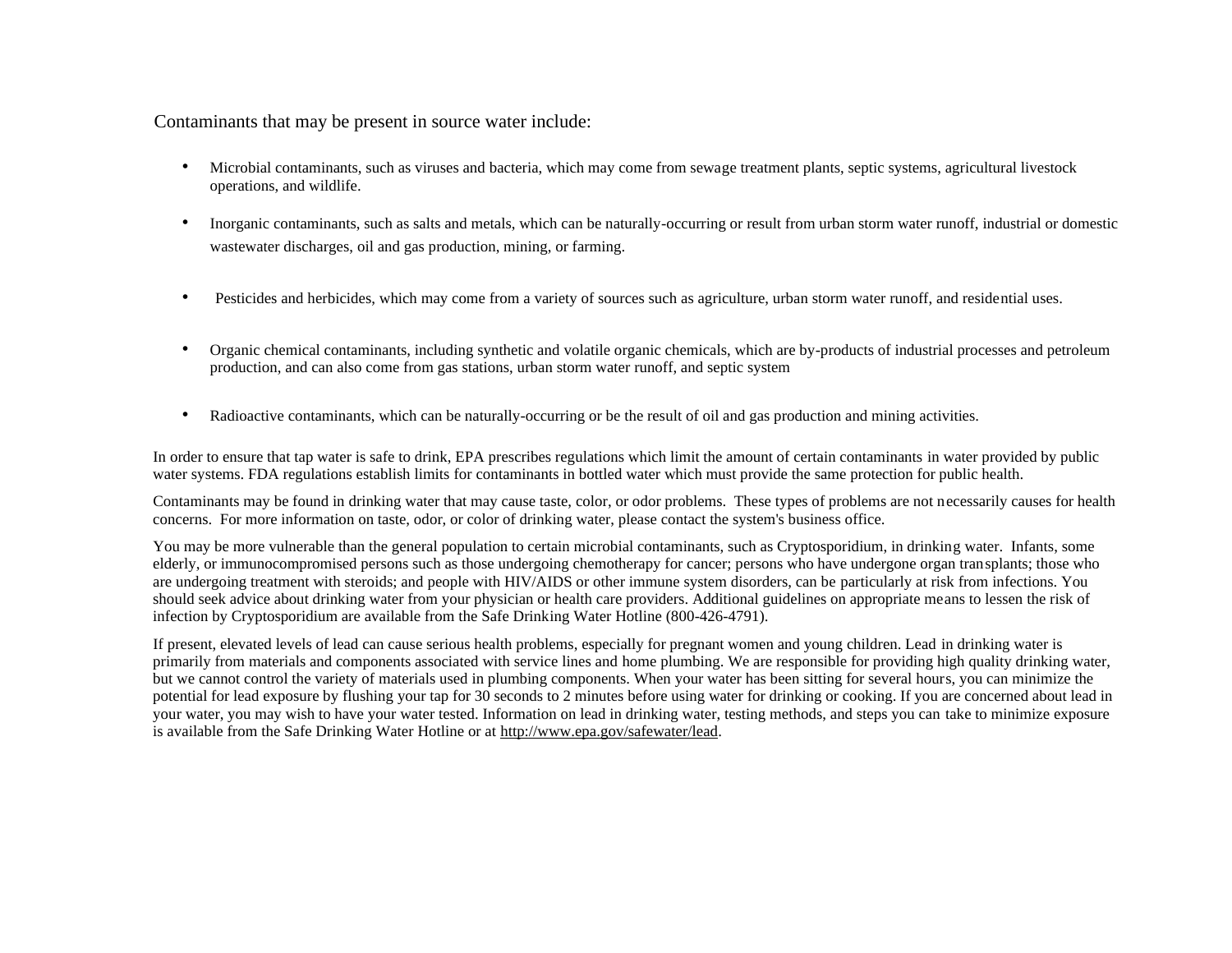#### **Information about Source Water Assessments**

The TCEQ completed an assessment of your source water and results indicate that some of the sources are susceptible to certain contaminants. The sampling requirements for your water system are based on this susceptibility and previous sample data. Any detections of these contaminants may be found in this Consumer Confident Report. For more information on source water assessment and production efforts at our system contact Karen Theiss at 979-589-3030.

For more information about your sources of water, please refer to the Source Water Assessment Viewer at the following URL: <https://www.tceq.texas.gov/gis/swaview>

Further details about sources and source-water assessments are available in Drinking Water Watch at the following URL: http://dww2.tceq.texas.gov/DWW

| <b>Definitions:</b>                                | <u>The following tables contain scientific terms and measures, some of which may require explanation.</u>                                                                                                                                                               |
|----------------------------------------------------|-------------------------------------------------------------------------------------------------------------------------------------------------------------------------------------------------------------------------------------------------------------------------|
| <b>Action Level:</b>                               | The concentration of a contaminant which, if exceeded, triggers treatment or other requirements which a water system must follow.                                                                                                                                       |
| <b>Action Level Goal (ALG)</b>                     | The level of a contaminant in drinking water below which there is no known or expected risk to health. AlG's allow for a margin of safety.                                                                                                                              |
| Avg:                                               | Regulatory compliance with some MCLs are based on running annual average of monthly samples.                                                                                                                                                                            |
| Level 1 Assessment:                                | A Level 1 assessment is a study of the water to identify potential problems and determine (if possible) why total coliform bacteria have been found in our<br>water system.                                                                                             |
| Level 2 Assessment:                                | A Level 2 assessment is a very detailed study of the water system to identify potential problems and determine (if possible) why an E. coli MCL violation has<br>occurred and/or why total coliform bacteria have been found in our water system on multiple occasions. |
| <b>Maximum Contaminant Level or MCL:</b>           | The highest level of a contaminant that is allowed in drinking water. MCLs are set as close to the MCLGs as feasible using the best available treatment technology                                                                                                      |
| <b>Maximum Contaminant Level Goal or MCLG:</b>     | The level of a contaminant in drinking water below which there is no known or expected risk to health. MCLGs allow for a margin of safety.                                                                                                                              |
| Maximum residual disinfectant level or MRDL:       | The highest level of a disinfectant allowed in drinking water. There is convincing evidence that addition of a disinfectant is necessary for control of microbial<br>contaminants.                                                                                      |
| Maximum residual disinfectant level goal or MRDLG: | The level of a drinking water disinfectant below which there is no known or expected risk to health. MRDLGs do not reflect the benefits of the use of disinfection<br>control microbial contaminants.                                                                   |
| MFL:                                               | million fibers per liter (a measure of asbestos)                                                                                                                                                                                                                        |
| mrem:                                              | Millirems per year (a measure of radiation absorbed by the body)                                                                                                                                                                                                        |
| na:                                                | not applicable.                                                                                                                                                                                                                                                         |
| NTU:                                               | nephelometric turbidity units (a measure of turbidity)                                                                                                                                                                                                                  |
| $pCi/L$ :                                          | picocuries per liter (a measure of radioactivity)                                                                                                                                                                                                                       |
| ppb:                                               | micrograms per liter or parts per billion - or one ounce in 7,350,000 gallons of water.                                                                                                                                                                                 |
| ppm:                                               | milligrams per liter or parts per million - or one ounce in 7,350 gallons of water.                                                                                                                                                                                     |
| ppt:                                               | parts per trillion, or nanograms per liter (ng/L)                                                                                                                                                                                                                       |
| ppq:                                               | parts per quadrillion, or picograms per liter $(pg/L)$                                                                                                                                                                                                                  |
| <b>Treatment Technique or TT:</b>                  | A required process intended to reduce the level of a contaminant in drinking water.                                                                                                                                                                                     |

The page that follows list of all the federally regulated or monitored contaminants which have been found in your drinking water. The U.S. EPA requires water systems to test for up to 97 contaminants.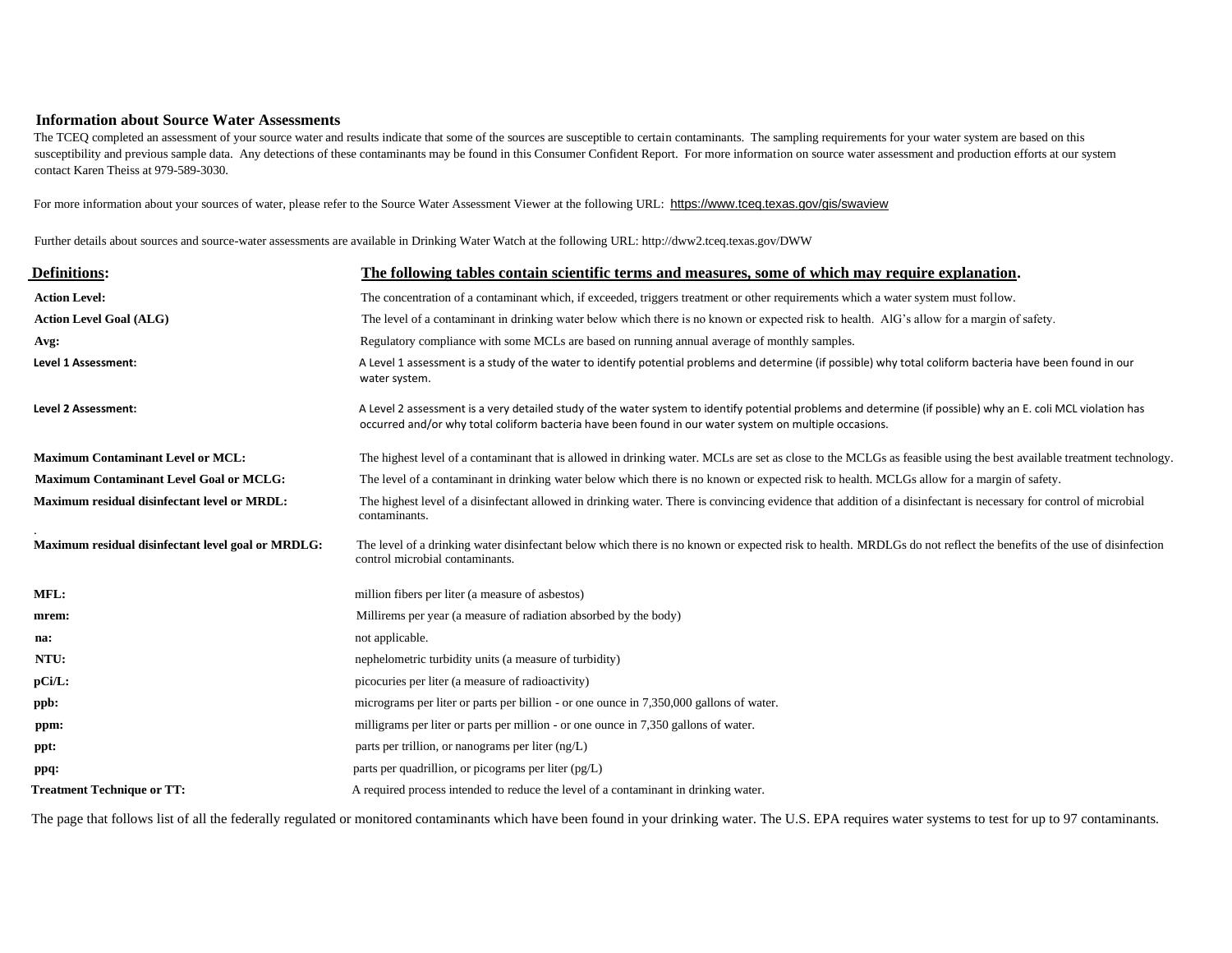### **2021 WATER QUAILITY TEST RESULTS**

| <b>Disinfection By-Products</b>                                                                                                                 | <b>Collection Date</b> | <b>Highest Level</b><br><b>Detected</b> | Range of<br><b>Individual</b><br><b>Samples</b> | <b>MCLG</b>              | <b>MCL</b> | <b>Units</b> | <b>Violation</b> | <b>Likely Source of Contamination</b>      |
|-------------------------------------------------------------------------------------------------------------------------------------------------|------------------------|-----------------------------------------|-------------------------------------------------|--------------------------|------------|--------------|------------------|--------------------------------------------|
| <b>Haloacetic Acids (HAA5)</b>                                                                                                                  | 2021                   |                                         | $6.1 - 7.1$                                     | No goal for the<br>total | 60         | ppb          | N                | By-product of drinking water disinfection. |
| The value in the Highest Level or Average Detected Column is the Highest Average of all HAA5 Sample Results Collected at a Location Over a Year |                        |                                         |                                                 |                          |            |              |                  |                                            |
| <b>Total Trihalomethanes</b><br>(TTHM)                                                                                                          | 2021                   | 37                                      | $29.4 - 37.1$                                   | No goal for the<br>total | 80         | ppb          | N                | By-product of drinking water disinfection. |

The value in the Highest Level or Average Detected Column is the Highest Average of all TTHM Sample Results Collected at a Location Over a Year

| <b>Inorganic Contaminants</b>     | <b>Collection Date</b> | <b>Highest Level</b><br><b>Detected</b> | Range of<br><b>Individual</b><br><b>Samples</b> | <b>MCLG</b> | <b>MCL</b> | <b>Units</b> | <b>Violation</b> | <b>Likely Source of Contamination</b>                                                                                            |
|-----------------------------------|------------------------|-----------------------------------------|-------------------------------------------------|-------------|------------|--------------|------------------|----------------------------------------------------------------------------------------------------------------------------------|
| <b>Barium</b>                     | 2021                   | 0.0275                                  | $0.0275 - 0.0275$                               |             |            | ppm          | N                | Discharge of drilling wastes; Discharge from metal<br>refineries; Erosion of natural deposits.                                   |
| <b>Fluoride</b>                   | 2021                   | 0.18                                    | $0.18 - 0.18$                                   |             | 4.0        | ppm          | N                | Erosion of natural deposits; Water additive which<br>promotes strong teeth; Discharge from fertilizer and<br>aluminum factories. |
| Nitrate [measured as<br>Nitrogen] | 2021                   | 0.29                                    | $0 - 0.29$                                      | 10          | 10         | ppm          | N                | Runoff from fertilizer use; Leaching from septic tanks,<br>sewage; Erosion of natural deposits.                                  |

| <b>Radioactive Contaminants</b> | <b>Collection Date</b> | <b>Highest Level</b><br><b>Detected</b> | <b>Range of</b><br><b>Individual Samples</b> | <b>MCLG</b> | MCL | <b>Units</b> | Violation | <b>Likely Source of Contamination</b>   |
|---------------------------------|------------------------|-----------------------------------------|----------------------------------------------|-------------|-----|--------------|-----------|-----------------------------------------|
| <b>Beta/photon emitters</b>     | 2021                   | 4.9                                     | 4.9 - 4.9                                    |             | 50  | pCi/L*       |           | Decay of natural and man-made deposits. |

\*EPA considers 50 pCi/L to be the level of concern for beta particles.

| <b>Radium 226/228</b><br>Combined | 03/15/2016 | ---<br>. . J |  | pCi/l | deposits.<br>rosior<br>'n of natural |
|-----------------------------------|------------|--------------|--|-------|--------------------------------------|